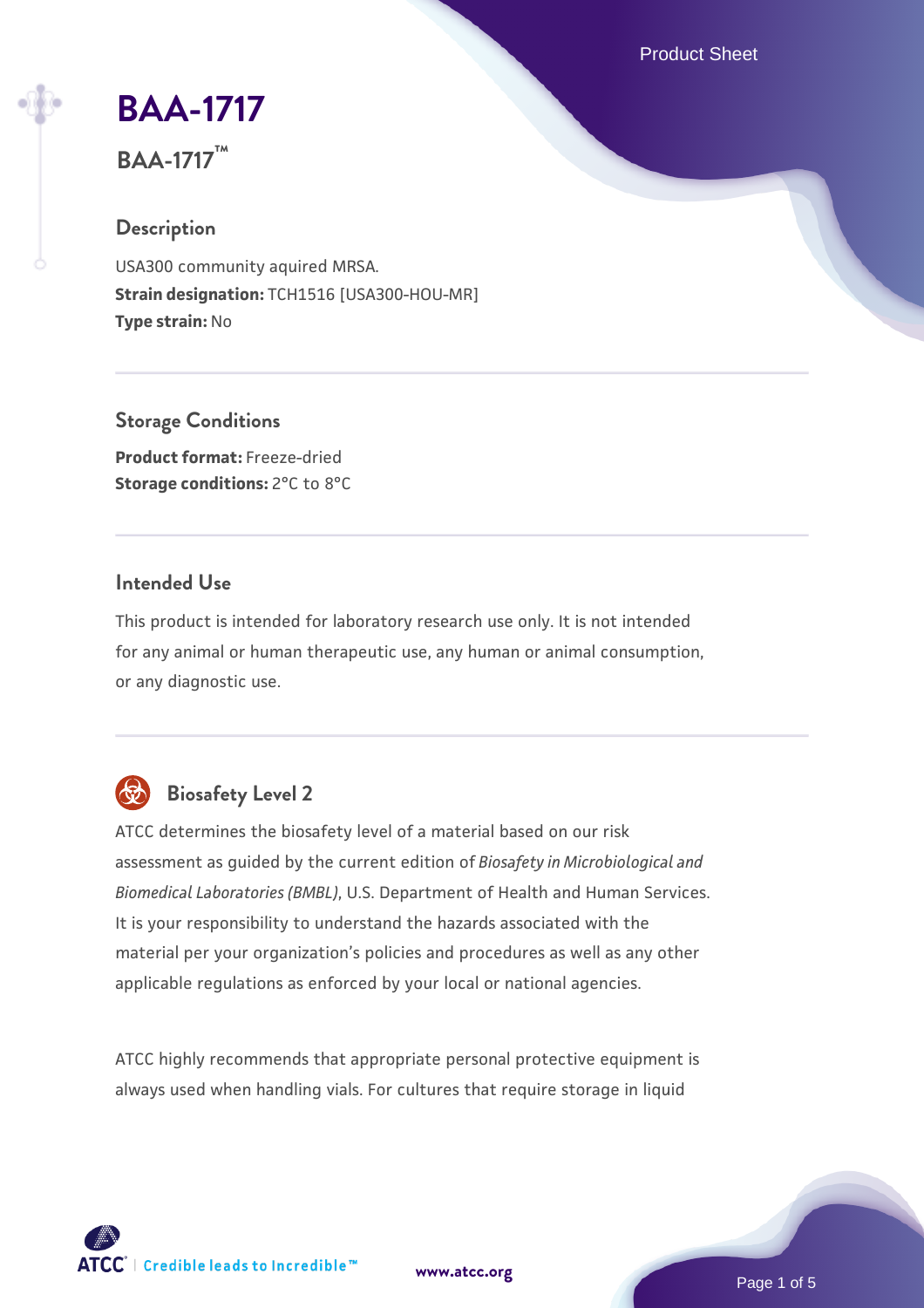nitrogen, it is important to note that some vials may leak when submersed in liquid nitrogen and will slowly fill with liquid nitrogen. Upon thawing, the conversion of the liquid nitrogen back to its gas phase may result in the vial exploding or blowing off its cap with dangerous force creating flying debris. Unless necessary, ATCC recommends that these cultures be stored in the vapor phase of liquid nitrogen rather than submersed in liquid nitrogen.

#### **Certificate of Analysis**

For batch-specific test results, refer to the applicable certificate of analysis that can be found at www.atcc.org.

#### **Growth Conditions**

**Medium:**  [ATCC Medium 18: Trypticase Soy Agar/Broth](https://www.atcc.org/-/media/product-assets/documents/microbial-media-formulations/1/8/atcc-medium-18.pdf?rev=832846e1425841f19fc70569848edae7) **Temperature:** 37°C **Atmosphere:** Aerobic

#### **Handling Procedures**

- 1. Open vial according to enclosed instructions.
- 2. Using a single tube of #18 broth (5 to 6 mL), withdraw approximately 0.5 to 1.0 mL with a Pasteur or 1.0 mL pipette. Rehydrate the entire pellet.
- 3. Aseptically transfer this aliquot back into the broth tube. Mix well.
- 4. Use several drops of the suspension to inoculate a #18 agar slant and/or plate.
- 5. Incubate the tubes and plate at 37°C for 24 hours.

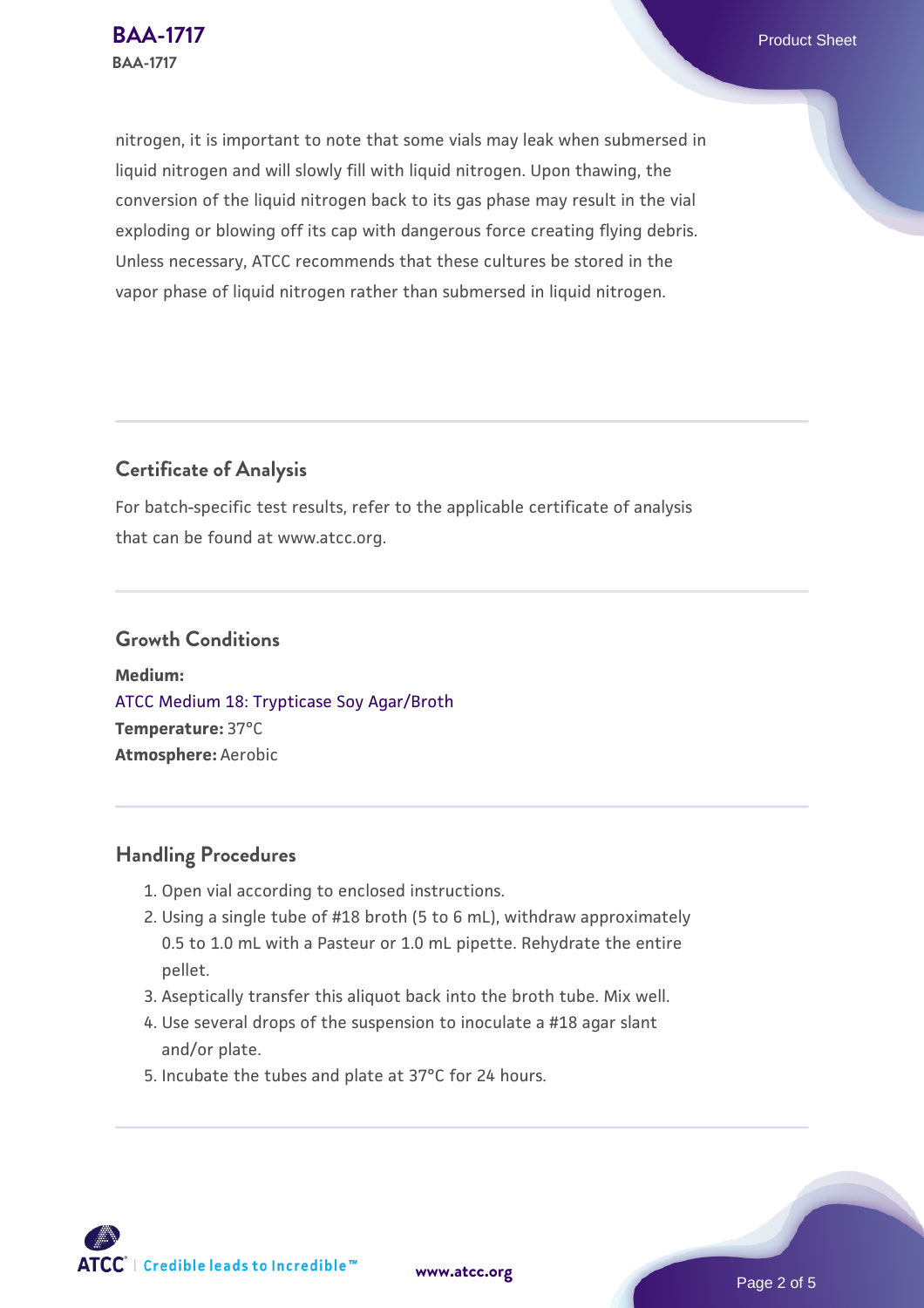# **[BAA-1717](https://www.atcc.org/products/baa-1717)** Product Sheet

**BAA-1717**

#### **Notes**

Additional information on this culture is available on the ATCC® web site at www.atcc.org.

#### **Material Citation**

If use of this material results in a scientific publication, please cite the material in the following manner: BAA-1717 (ATCC BAA-1717)

#### **References**

References and other information relating to this material are available at www.atcc.org.

#### **Warranty**

The product is provided 'AS IS' and the viability of ATCC<sup>®</sup> products is warranted for 30 days from the date of shipment, provided that the customer has stored and handled the product according to the information included on the product information sheet, website, and Certificate of Analysis. For living cultures, ATCC lists the media formulation and reagents that have been found to be effective for the product. While other unspecified media and reagents may also produce satisfactory results, a change in the ATCC and/or depositor-recommended protocols may affect the recovery, growth, and/or function of the product. If an alternative medium formulation or reagent is used, the ATCC warranty for viability is no longer valid. Except as expressly set forth herein, no other warranties of any kind are provided, express or implied, including, but not limited to, any implied warranties of merchantability, fitness for a particular purpose, manufacture according to cGMP standards, typicality, safety, accuracy, and/or



**[www.atcc.org](http://www.atcc.org)**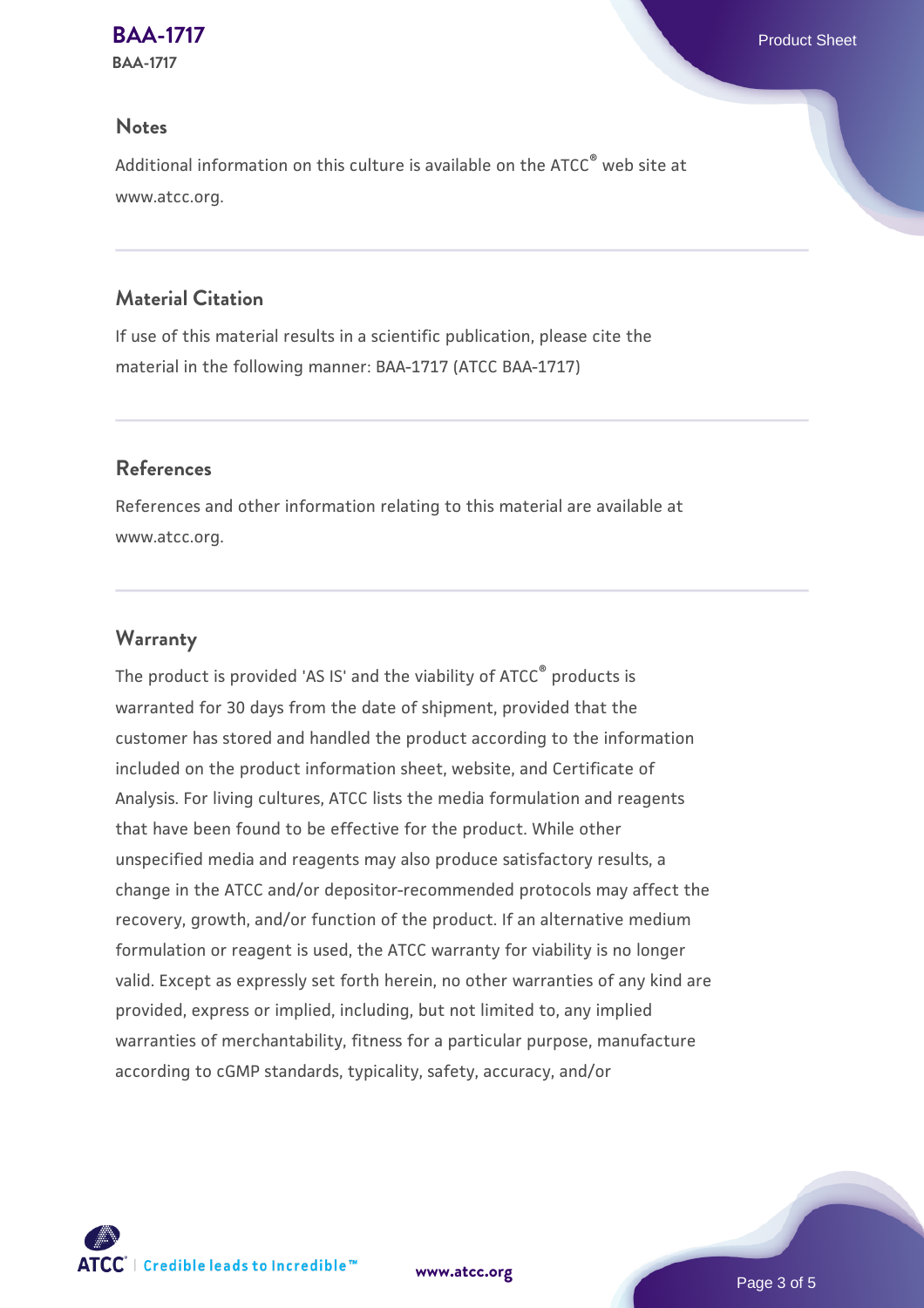**[BAA-1717](https://www.atcc.org/products/baa-1717)** Product Sheet **BAA-1717**

noninfringement.

#### **Disclaimers**

This product is intended for laboratory research use only. It is not intended for any animal or human therapeutic use, any human or animal consumption, or any diagnostic use. Any proposed commercial use is prohibited without a license from ATCC.

While ATCC uses reasonable efforts to include accurate and up-to-date information on this product sheet, ATCC makes no warranties or representations as to its accuracy. Citations from scientific literature and patents are provided for informational purposes only. ATCC does not warrant that such information has been confirmed to be accurate or complete and the customer bears the sole responsibility of confirming the accuracy and completeness of any such information.

This product is sent on the condition that the customer is responsible for and assumes all risk and responsibility in connection with the receipt, handling, storage, disposal, and use of the ATCC product including without limitation taking all appropriate safety and handling precautions to minimize health or environmental risk. As a condition of receiving the material, the customer agrees that any activity undertaken with the ATCC product and any progeny or modifications will be conducted in compliance with all applicable laws, regulations, and guidelines. This product is provided 'AS IS' with no representations or warranties whatsoever except as expressly set forth herein and in no event shall ATCC, its parents, subsidiaries, directors, officers, agents, employees, assigns, successors, and affiliates be liable for indirect, special, incidental, or consequential damages of any kind in connection with or arising out of the customer's use of the product. While reasonable effort is made to ensure authenticity and reliability of materials on deposit, ATCC is not liable for damages arising from the misidentification or misrepresentation of such materials.

Please see the material transfer agreement (MTA) for further details regarding the use of this product. The MTA is available at www.atcc.org.



**[www.atcc.org](http://www.atcc.org)**

Page 4 of 5